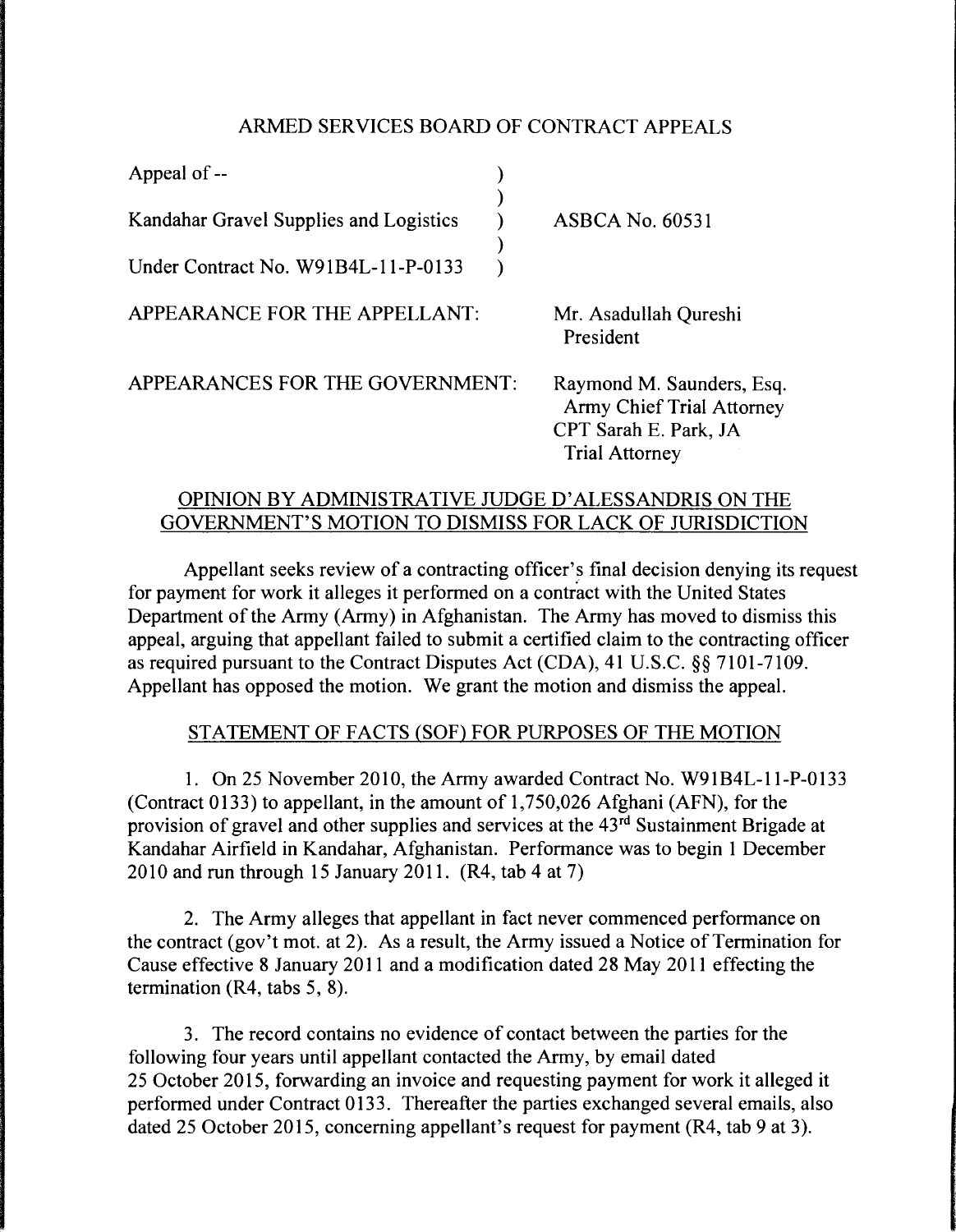When the Army informed appellant that Contract 0133 had been terminated for cause and closed out, appellant replied that it had a number of documents proving its entitlement to payment under the contract *(id.* at 2).

4. Between 25 October 2015 and 2 January 2016, appellant contacted the Army numerous times forwarding documents and seeking information regarding its request for payment (R4, tabs 9-11 ). By email dated 22 January 2016, the Army Contracting Command in Rock Island, Illinois (ACC-RI) notified appellant that it had received appellant's documents for review (R4, tab 12).

5. Appellant and a contract specialist at ACC-RI communicated by email several times in February 2016. By email dated 9 February 2016, appellant forwarded to her a copy of a DD250, Material Inspection and Receiving Report, dated 20 February 2011, and an invoice dated 12 March 2010 (R4, tab 13 at 1, 4-7). The DD250 identified the contract as Contract 0133 and stated it was for Invoice No. KG-0061, but the invoice appellant submitted was identified as Invoice No. KG-0020 and listed a different contract number, W91B4L-10-P-1030 (Contract 1030). Both the DD250 and invoice number 0020 listed a payment amount of 30,274,702 AFN. *(Id.* at 4-6)

6. The contract specialist informed appellant that the invoice it forwarded listed the wrong contract number and an incorrect payment amount and requested appellant to submit an invoice for Contract 0133 (R4, tab 14 at 1). Appellant responded not with the requested invoice but with a copy of what it alleged was Contract 0133. Appellant's version of Contract 0133 contained an award date of 10 January 2010 and payment amount of 30,274,702 AFN (R4, tab 15 at 5), which did not match the award date of 25 November 2010 and payment amount of 1,750,026 AFN appearing in the Army's version of Contract 0133 (R4, tab 4).

7. By email dated 26 February 2016, appellant forwarded to the contract specialist an undated memorandum for record (MFR) signed by a person identified as an Army contracting officer located in Afghanistan. The MFR referenced Contract 0133 and Invoice No. KG-0061 and stated "I confirm the vendor referenced above [appellant] performed, delivering goods and or services and therefore entitled to be paid." The payment amount was listed as 30,274,702 AFN. (R4, tab 20) The record contains no evidence that appellant filed any additional documents with the Army prior to filing its notice of appeal with the Board.

8. By letter dated 24 March 2016, the contracting officer at ACC-RI issued a final decision denying appellant's request for payment on the basis that no contract existed in the Army's contracting database that matched any of the information provided by appellant (R4, tab 25).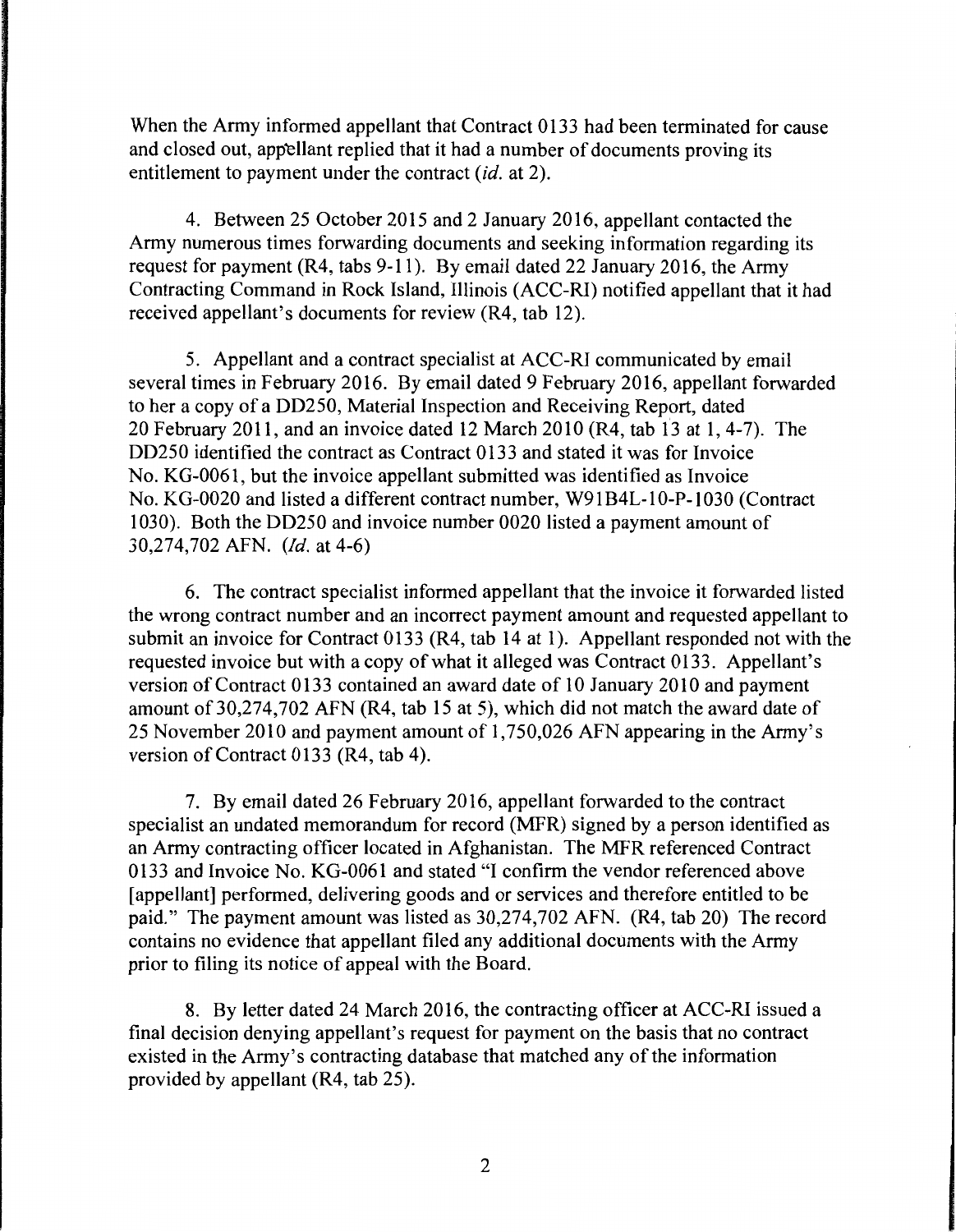9. By email dated 12 April 2016, appellant filed its notice of appeal with the Board, which we docketed on 13 April 2016. In response to the Army's motion to dismiss for lack of jurisdiction, appellant has produced additional materials not included in the Rule 4 file which it contends support its request for payment. These include an email dated 10 January 2011 from a person identified as an Army contracting officer stating she was forwarding a copy of Contract 0133 to appellant and referencing a payment amount of 30,274,702 AFN. Appellant also produced an email dated 28 February 2011 from the same individual stating "I have forwarded your invoice for [Contract 0133] for payment process and you will get the payment within 30 days" (Bd. corr. dtd. 19 August 2016, attachs.).

10. Using conversion rates listed on the Department of Treasury website as of 31December2015,\* the dollar value of Invoice No. KG-0061 is \$445,871.90. Neither the Rule 4 file nor any of the documents submitted by appellant to the Board contain a signed statement from appellant that includes the certification language, in whole or in part, found at 41 U.S.C. § 7103(b) for claims exceeding \$100,000.

### DECISION

The Army moves to dismiss this appeal, arguing that the Board lacks jurisdiction because appellant failed to file a claim with the contracting officer prior to bringing its appeal to the Board (gov't mot. at 4). The Army characterizes appellant's submission to the Army as a request for payment of an unpaid invoice, and notes that pursuant to FAR 2.101, a routine request for payment that is not in dispute when submitted is not a claim *(id.).* Alternatively, the government argues that appellant's failure to certify its submission as required by 41 U.S.C. § 7103(b) deprives the Board of jurisdiction *(id.* at 4-5).

Appellant, as the proponent of the Board's jurisdiction, bears the burden of proving the Board's subject matter jurisdiction by a preponderance of the evidence. *Reynolds v. Army* & *Air Force Exchange Service,* 846 F.2d 746, 748 (Fed. Cir. 1988); *United Healthcare Partners, Inc., ASBCA No.* 58123, 13 BCA ¶ 35,277 at 173,156. Pursuant to the CDA, "[e]ach claim by a contractor against the Federal Government relating to a contract shall be submitted to the contracting officer for a decision." 41 U.S.C. § 7103(a)(l). For contractor claims exceeding \$100,000, the contractor must certify that:

<sup>\*</sup> At all relevant dates the exchange rate would convert 30,274,702 AFN to a dollar amount exceeding \$100,000.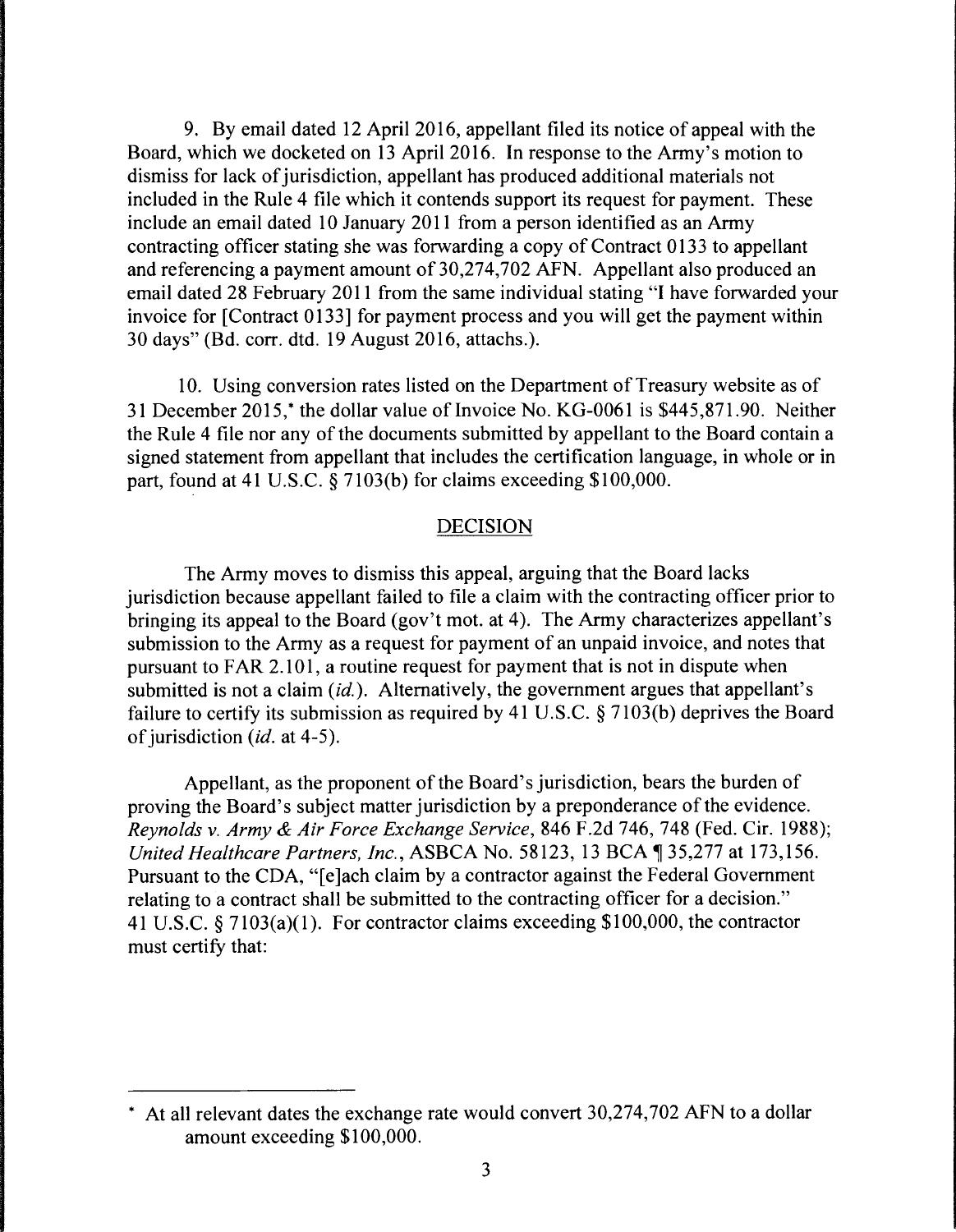(A) the claim is made in good faith;

(B) the supporting data are accurate and complete to the best of the contractor's knowledge and belief;

(C) the amount requested accurately reflects the contract adjustment for which the contractor believes the Federal Government is liable; and

(D) the certifier is authorized to certify the claim on behalf of the contractor.

41 U.S.C. § 7103(b).

Although the CDA does not define the term "claim," the Federal Acquisition Regulation (FAR) does:

> *Claim* means a written demand or written assertion by one of the contracting parties seeking, as a matter of right, the payment of money in a sum certain, the adjustment or interpretation of contract terms, or other relief arising under or relating to the contract. However, a written demand or written assertion by the contractor seeking the payment of money exceeding \$100,000 is not a claim under 41 U.S.C. Chapter 71, Contract Disputes, until certified as required by the statute. A voucher, invoice, or other routine request for payment that is not in dispute when submitted is not a claim. The submission may be converted to a claim, by written notice to the contracting officer as provided in 33.206(a), if it is disputed either as to liability or amount or is not acted upon in a reasonable time.

FAR 2.101.

We need not discuss the government's contention that appellant's submission to the contracting officer was an unpaid invoice rather than a claim. Assuming, *arguendo,*  that appellant's submission otherwise meets the FAR definition of "claim," a written demand seeking the payment of money exceeding \$100,000 cannot be a claim under the CDA unless it has been properly certified. *New Iraq Ahd Company,* ASBCA No. 58800, 14-1 BCA  $\P$  35,479 at 173,953; FAR 2.101. Although appellant's submission to the contracting officer sought payment in an amount that exceeds \$100,000, the record contains no evidence that appellant ever submitted the required certification to the contracting officer prior to filing this appeal (SOF  $\P$  10). Certification "is a jurisdictional prerequisite that must be satisfied by the contractor before it may appeal the contracting officer's claim denial." *Abdul Ahad Khadim Construction Company,* ASBCA , No. 59206, 14-1 BCA ~ 35,694 at 174,765 (quoting *Tefirom lnsaat Enerji Sanayi ve Ticaret A.S., ASBCA No. 56667, 11-1 BCA ¶ 34,628 at 170,630). While a defective*